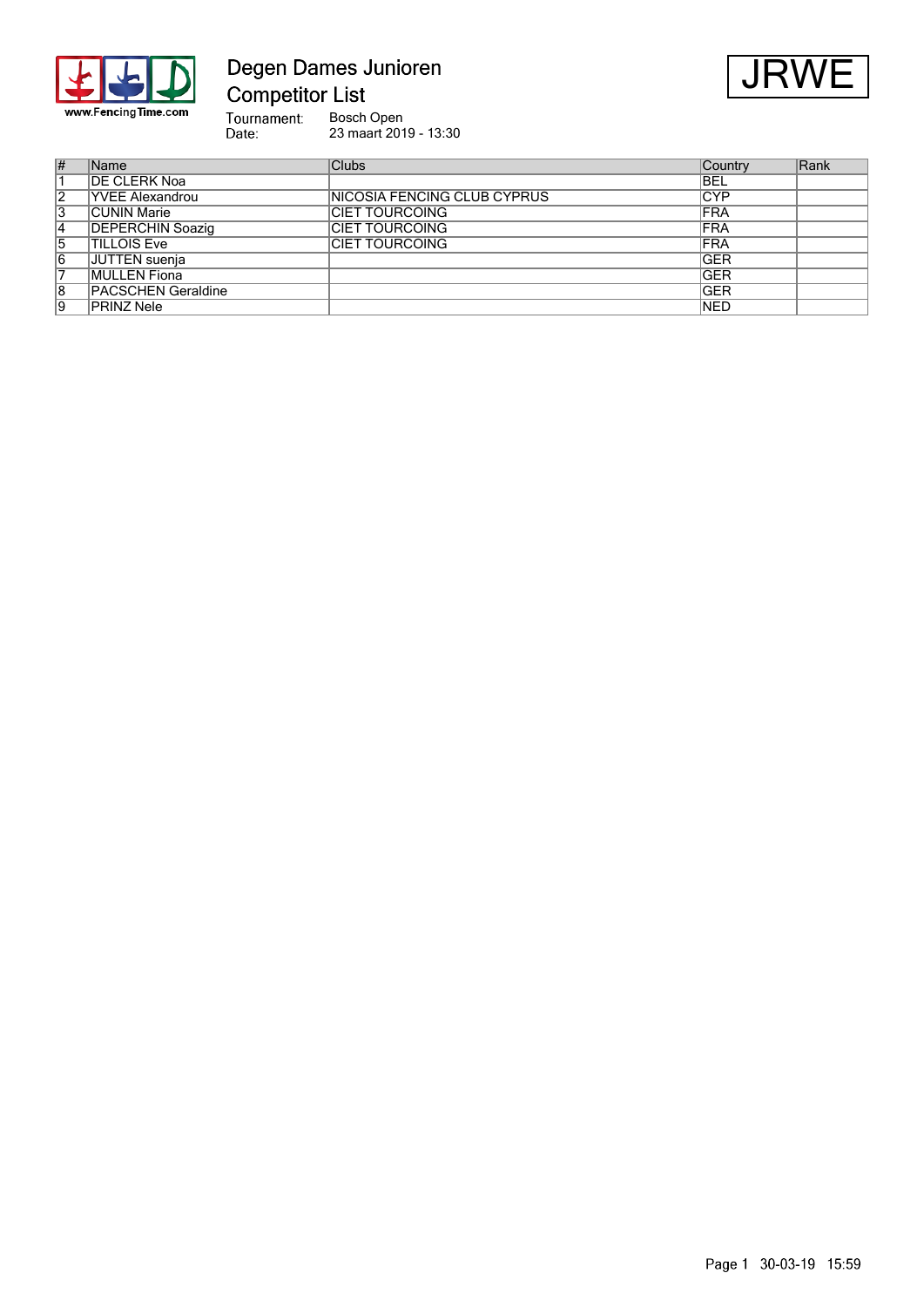| <b>Bosch Open</b>         |                                                                             |  |  |  |  |  |  |
|---------------------------|-----------------------------------------------------------------------------|--|--|--|--|--|--|
| Den Bosch                 |                                                                             |  |  |  |  |  |  |
| 23 maart 2019             |                                                                             |  |  |  |  |  |  |
| Degen Dames Junioren      |                                                                             |  |  |  |  |  |  |
| Total # of competitors: 9 |                                                                             |  |  |  |  |  |  |
| Round 1                   | Pools of 4 and 0<br>All competitors (100%) promoted to the next round       |  |  |  |  |  |  |
| Round 2                   | Incomplete DE table of 16 fenced through the finals, no fence-off for third |  |  |  |  |  |  |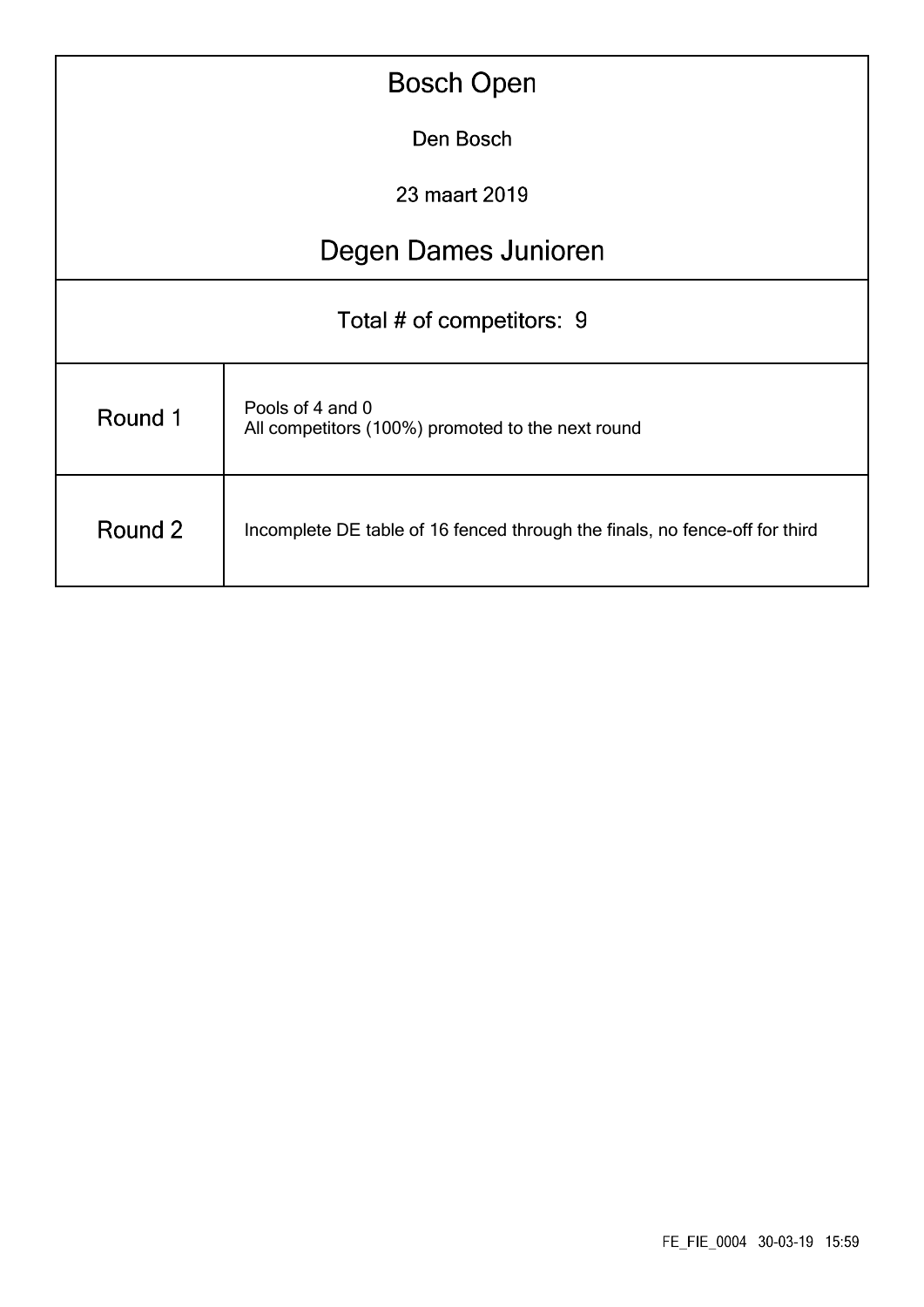

# Degen Dames Junioren Seeding for Round #1 - Pool



Tournament:<br>Date:<br>FIE Document: Bosch Open<br>23 maart 2019 - 13:30<br>FE\_FIE\_0001.2

| Seed           | <b>Name</b>               | Club                         | Country     | Rank | Notes |
|----------------|---------------------------|------------------------------|-------------|------|-------|
|                | <b>MULLEN Fiona</b>       |                              | <b>GER</b>  |      |       |
| $\overline{2}$ | <b>YVEE Alexandrou</b>    | INICOSIA FENCING CLUB CYPRUS | ∣CYP        |      |       |
| 3              | <b>DEPERCHIN Soazig</b>   | ICIET TOURCOING              | <b>FRA</b>  |      |       |
| 14             | <b>DE CLERK Noa</b>       |                              | <b>BEL</b>  |      |       |
| 5              | <b>PRINZ Nele</b>         |                              | <b>NED</b>  |      |       |
| 6              | <b>CUNIN Marie</b>        | <b>CIET TOURCOING</b>        | <b>FRA</b>  |      |       |
|                | JUTTEN suenja             |                              | <b>GER</b>  |      |       |
| 8              | <b>TILLOIS Eve</b>        | <b>CIET TOURCOING</b>        | <b>FRA</b>  |      |       |
| 9              | <b>PACSCHEN Geraldine</b> |                              | <b>IGER</b> |      |       |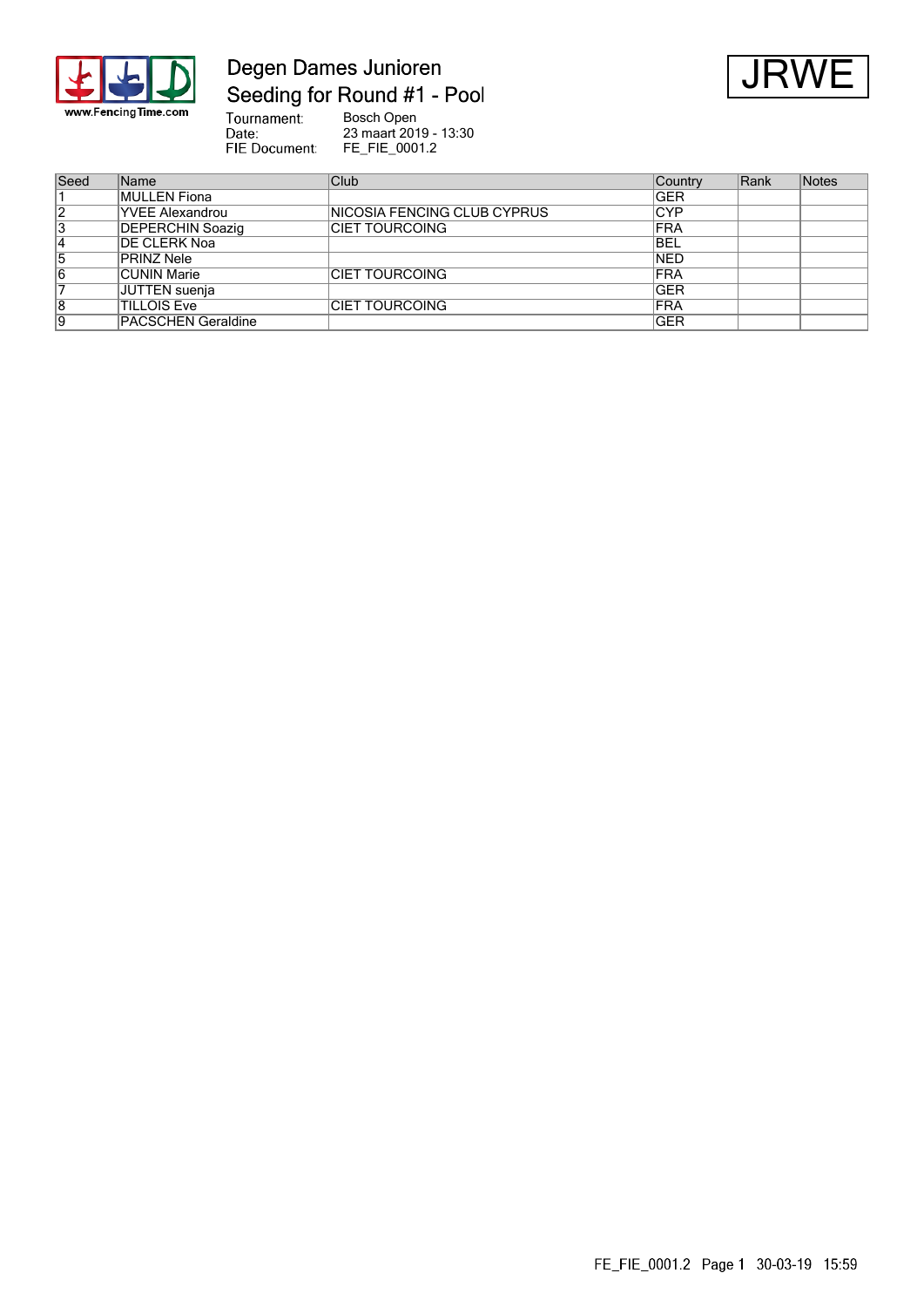

#### Degen Dames Junioren Round #1 Pool Results



Tournament: Bosch Open 23 maart 2019 - 13:30<br>FE\_FIE\_0007 Date: FIE Document:

|                           | Referee(s):          |                  |                |                |    |                |                |                |      |    |    |               |
|---------------------------|----------------------|------------------|----------------|----------------|----|----------------|----------------|----------------|------|----|----|---------------|
| Name                      | Affiliation          | $\#$             |                | $\overline{2}$ | 3  | 4              | 5              | V              |      |    |    | V/M TS TR Ind |
| DE CLERK Noa              | <b>BEL</b>           |                  |                | D2             | V5 | D4             | D4             |                | 0,25 | 15 | 18 | -3            |
| <b>PRINZ Nele</b>         | <b>NED</b>           | 2                | V <sub>5</sub> |                | D4 | D <sub>3</sub> | V <sub>5</sub> | $\overline{2}$ | 0.50 | 17 | 13 | 4             |
| <b>TILLOIS Eve</b>        | CIET TOURCOING / FRA | 3                | D <sub>3</sub> | V5             |    | V <sub>5</sub> | V <sub>5</sub> | 3              | 0,75 | 18 | 14 | 4             |
| <b>MULLEN</b> Fiona       | <b>GER</b>           | $\boldsymbol{A}$ | V5             | V <sub>4</sub> | D4 |                | V <sub>5</sub> | 3              | 0,75 | 18 | 12 | 6             |
| <b>PACSCHEN Geraldine</b> | <b>GER</b>           | 5                | V5             | D2             | D1 | D <sub>0</sub> |                |                | 0,25 | 8  | 19 | $-11$         |

|                         | Referee(s):                          |               |                |    |                |                |                |      |    |    |                 |
|-------------------------|--------------------------------------|---------------|----------------|----|----------------|----------------|----------------|------|----|----|-----------------|
| Name                    | Affiliation                          | #             |                | 2  | 3              | 4              | v              |      |    |    | $V/M$ TS TR Ind |
| <b>DEPERCHIN Soazig</b> | CIET TOURCOING / FRA                 |               |                | V5 | V5             | D4             | 2              | 0,67 | 14 | 12 | -2              |
| <b>YVEE Alexandrou</b>  | NICOSIA FENCING CLUB<br>CYPRUS / CYP | $\mathcal{P}$ | D <sub>4</sub> |    | D <sub>0</sub> | V <sub>5</sub> |                | 0,33 | 9  | 14 | -5              |
| JUTTEN suenja           | <b>GER</b>                           | 3             | D <sub>3</sub> | V5 |                | V <sub>5</sub> | $\overline{2}$ | 0,67 | 13 | 7  | -6              |
| <b>CUNIN Marie</b>      | CIET TOURCOING / FRA                 |               | V <sub>5</sub> | D4 | D <sub>2</sub> |                |                | 0,33 |    | 14 | -3              |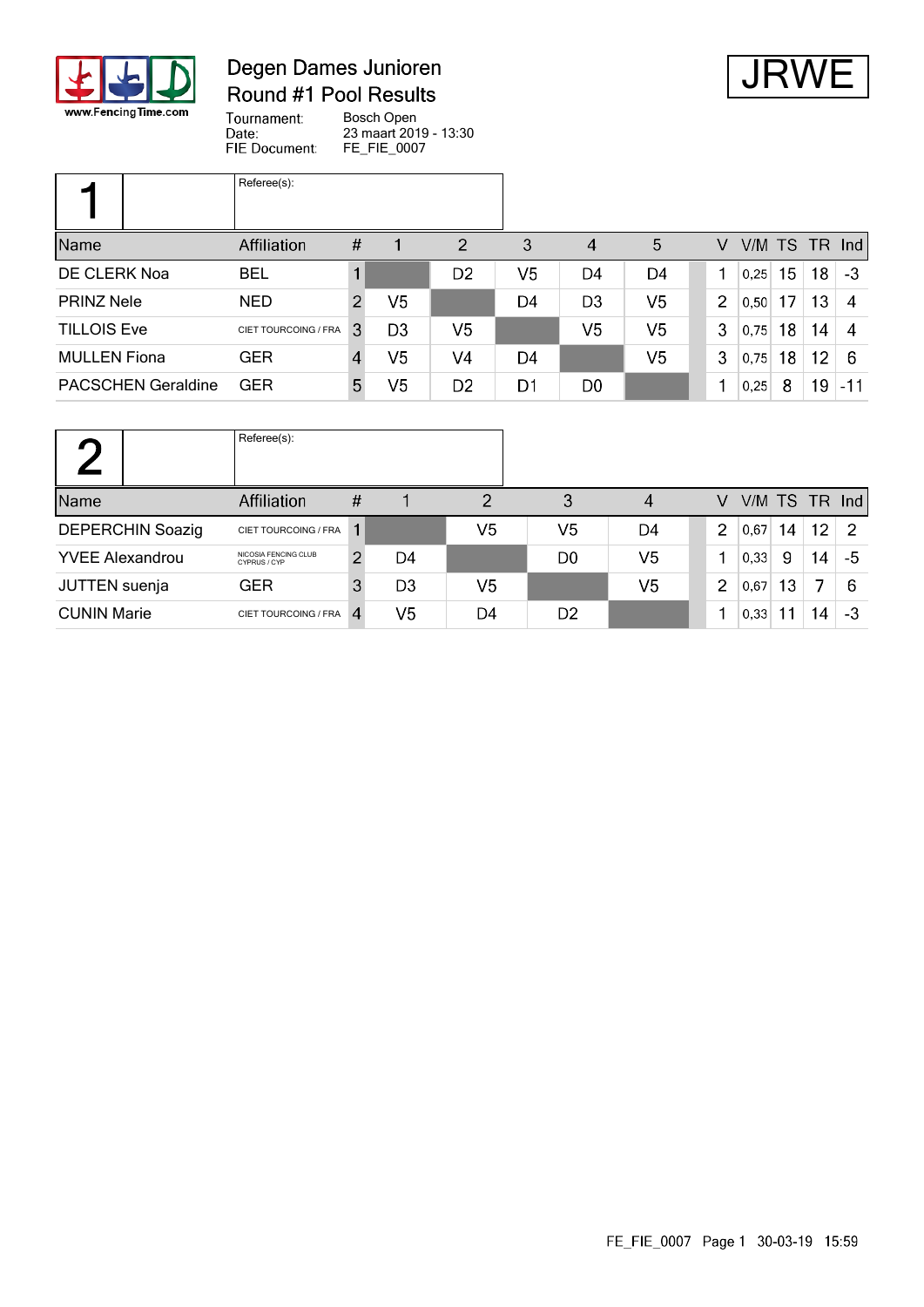

### Degen Dames Junioren Seeding for Round #2 - DE



Tournament:<br>Date:<br>FIE Document: Bosch Open 23 maart 2019 - 13:30 FE\_FIE\_0008

| Seed           | Name                      | Club                                | Country    | V | V/M  | TS | `TR | llnd | Notes    |
|----------------|---------------------------|-------------------------------------|------------|---|------|----|-----|------|----------|
|                | MULLEN Fiona              |                                     | <b>GER</b> | 3 | 0.75 | 18 | 12  | l+6  | Advanced |
| $\overline{2}$ | <b>TILLOIS Eve</b>        | <b>ICIET TOURCOING</b>              | <b>FRA</b> | 3 | 0.75 | 18 | 14  | ∣+4  | Advanced |
| 3              | JUTTEN suenja             |                                     | <b>GER</b> | 2 | 0.67 | 13 |     | +6   | Advanced |
| 14             | <b>DEPERCHIN Soazig</b>   | <b>CIET TOURCOING</b>               | <b>FRA</b> |   | 0.67 | 14 | 12  | ∣+2  | Advanced |
| 5              | PRINZ Nele                |                                     | <b>NED</b> | 2 | 0,50 | 17 | 13  | $+4$ | Advanced |
| 16             | <b>CUNIN Marie</b>        | <b>ICIET TOURCOING</b>              | <b>FRA</b> |   | 0,33 | 11 | 14  | 1-3  | Advanced |
|                | <b>YVEE Alexandrou</b>    | <b>INICOSIA FENCING CLUB CYPRUS</b> | <b>CYP</b> |   | 0.33 | 19 | 14  | -5   | Advanced |
| $\overline{8}$ | <b>DE CLERK Noa</b>       |                                     | <b>BEL</b> |   | 0.25 | 15 | 18  | -3   | Advanced |
| 19             | <b>PACSCHEN Geraldine</b> |                                     | <b>GER</b> |   | 0.25 | 18 | 19  | -11  | Advanced |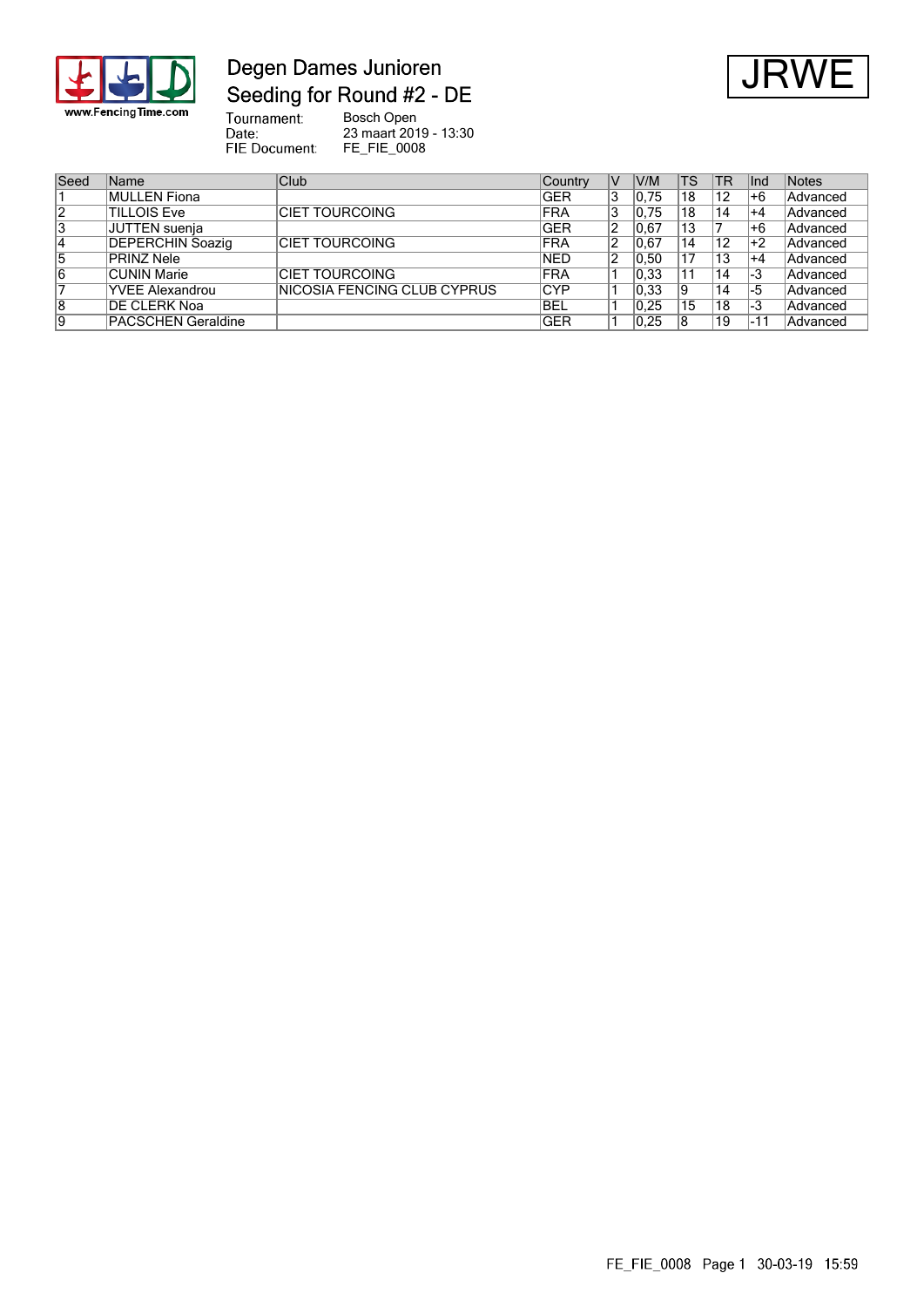#### Degen Dames Junioren - Round #2 - DE (Table of 16)

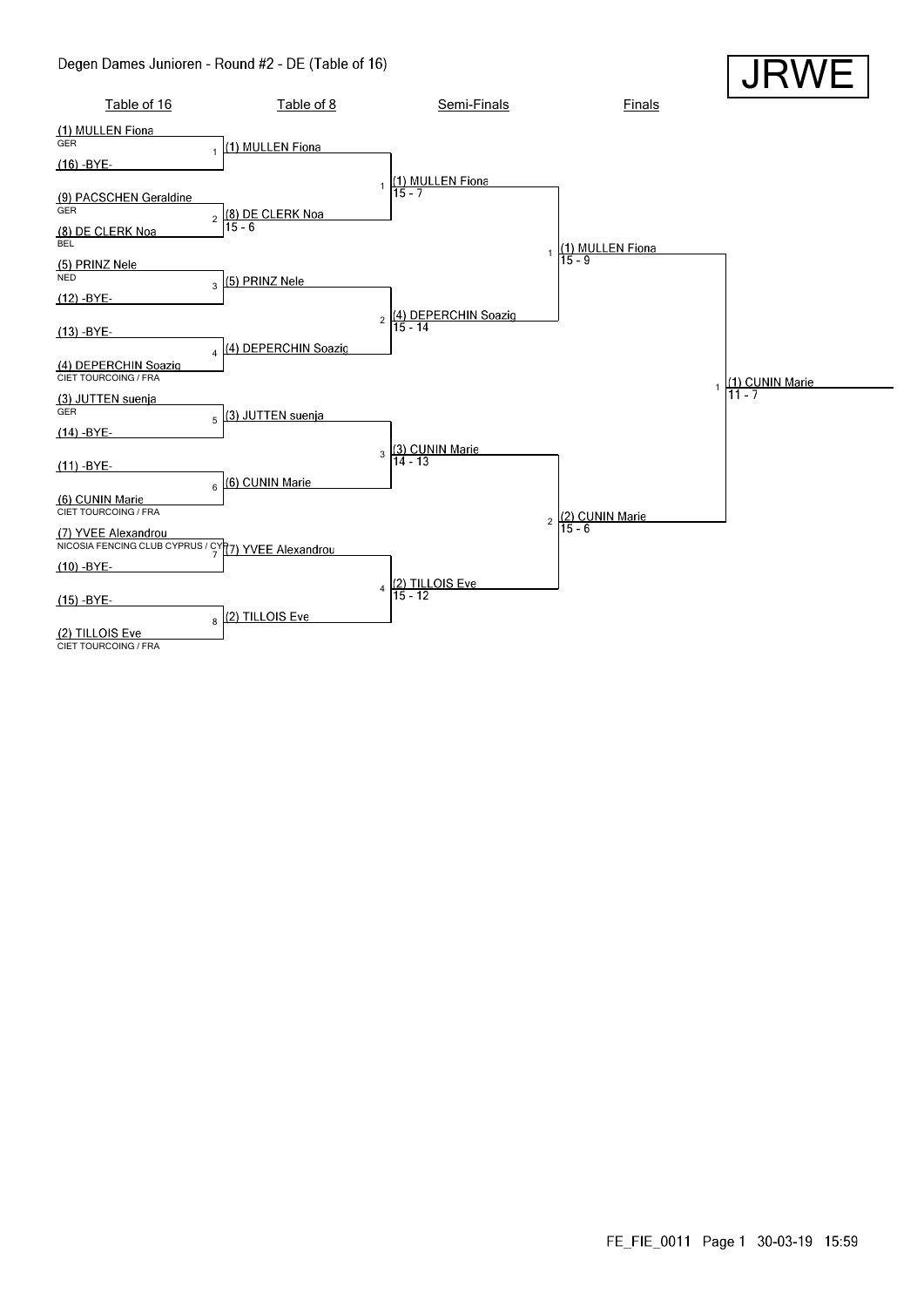

# Degen Dames Junioren **Final Ranking**



Tournament:<br>Date:<br>FIE Document: Bosch Open<br>23 maart 2019 - 13:30<br>FE\_FIE\_0012

| Place          | Name                      | <b>Clubs</b>                 | Country     |
|----------------|---------------------------|------------------------------|-------------|
|                | <b>CUNIN Marie</b>        | <b>CIET TOURCOING</b>        | <b>IFRA</b> |
| $\overline{2}$ | <b>MULLEN Fiona</b>       |                              | <b>GER</b>  |
| 3T             | <b>DEPERCHIN Soazig</b>   | <b>ICIET TOURCOING</b>       | <b>IFRA</b> |
| 3T             | <b>TILLOIS Eve</b>        | ICIET TOURCOING              | <b>IFRA</b> |
| 5              | JUTTEN suenja             |                              | <b>IGER</b> |
| 16             | <b>PRINZ Nele</b>         |                              | <b>NED</b>  |
|                | <b>YVEE Alexandrou</b>    | INICOSIA FENCING CLUB CYPRUS | <b>CYP</b>  |
| 8              | <b>DE CLERK Noa</b>       |                              | <b>BEL</b>  |
| Ι9             | <b>PACSCHEN Geraldine</b> |                              | <b>GER</b>  |